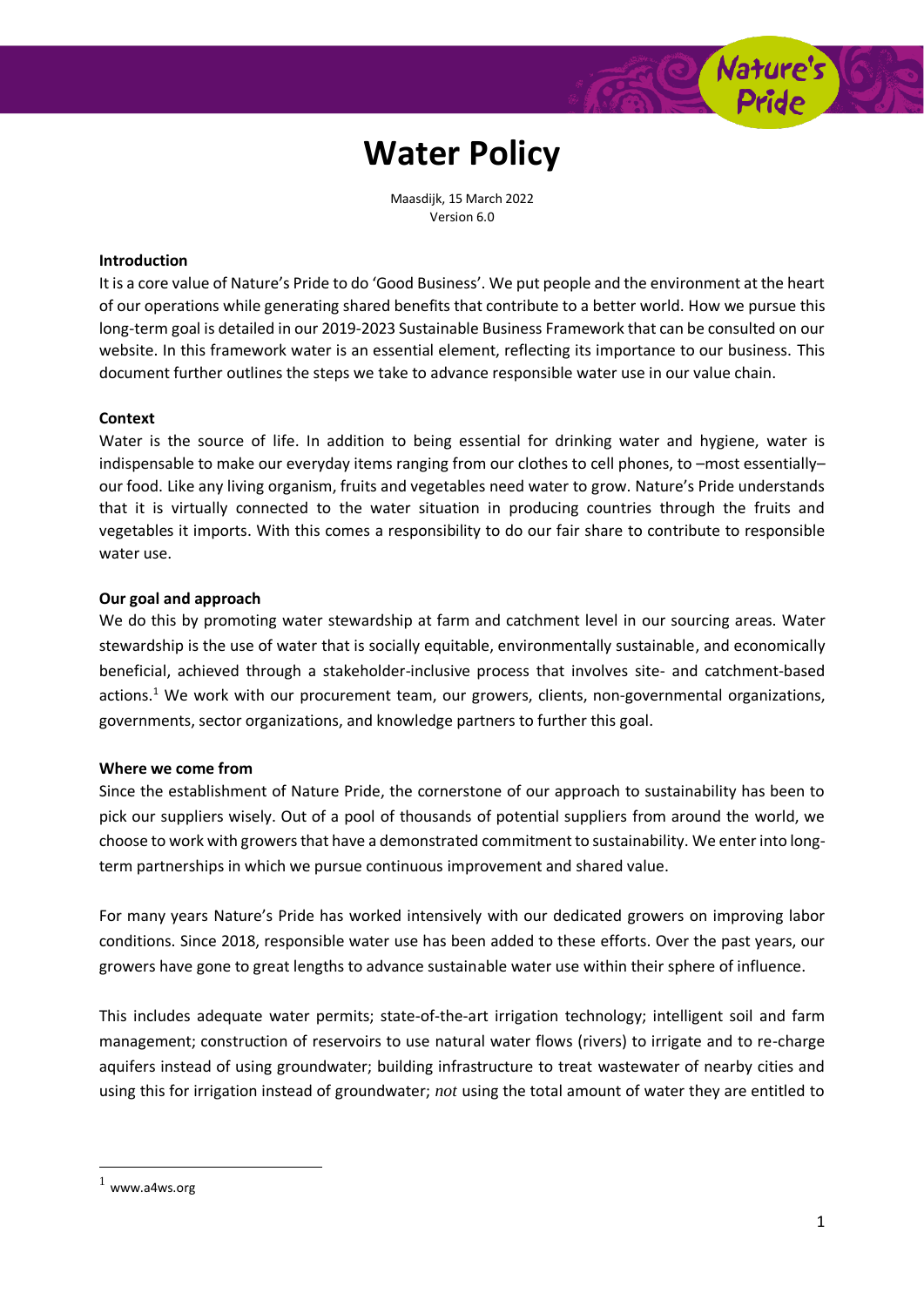according to their permits; and *not* planting parts of their land, precisely because they are aware of the broader socio-economic context.

However, it is increasingly becoming clear that individual actions are not enough. The water challenges the world faces are complex and accelerating in the context of climate change.

In 2018 Nature's Pride embarked on a process to better understand water in its value chain. We started to work with water experts on two core objectives: 1) increase our understanding of the technical aspects of water management at catchment level and determine our role and responsibility, 2) define concrete activities that we can undertake with our growers and other stakeholders to advance water stewardship at farm and catchment level.

**NATURE'S PRIDE - WATER STEWARDSHIP Three Levels of Action SECTOR ADVOCACY PROCUREMENT & GROWERS** Water as a Buying Criterion Water in the Suppliers Agreement **Public-Private Partnership Training of buyers** WATER Water Protocol for decision making Dialogue with growers STRATEGY **Growers with Best Practices** The first to implement water audits Water saving practices (tech, reuse, soil Stewardship in Origin **Engagement with Stakeholders Collective action in Chile, Peru, and Spain WASH projects** 

This resulted in our Water Strategy which entails action on three levels:

**Level 1**, **procurement and growers**, concerns our own operations. Here we have the most influence since, ultimately, we decide whom we buy from and under which conditions. At this level, we enable our buyers to take water into account in their procurement decisions. We have added a section about water to our Suppliers Agreement, our official guideline for suppliers; we have created water risk maps for our sourcing locations around the world and a Water Protocol that guides buyers based on the water situation in a given location. Also, we have developed an in-house water training that covers all core concepts, from the water cycle, to risk assessment and water resilient value chains. 28 buyers have already graduated from this course. The third edition will start in Q2 this year. In addition, in the field of best water practices, Nature's Pride was the first to globally roll out the GLOBALG.A.P. SPRING water audit. In 2021, 60% of priority fields from strategic growers in high water risk countries did a water audit. We track progress continuously.

In **level 2, sector advocacy**, we promote responsible water use at sector level. Here we have reasonable influence as one of the bigger players in our sector. As Chair of the Sustainability Initiative Fruits and